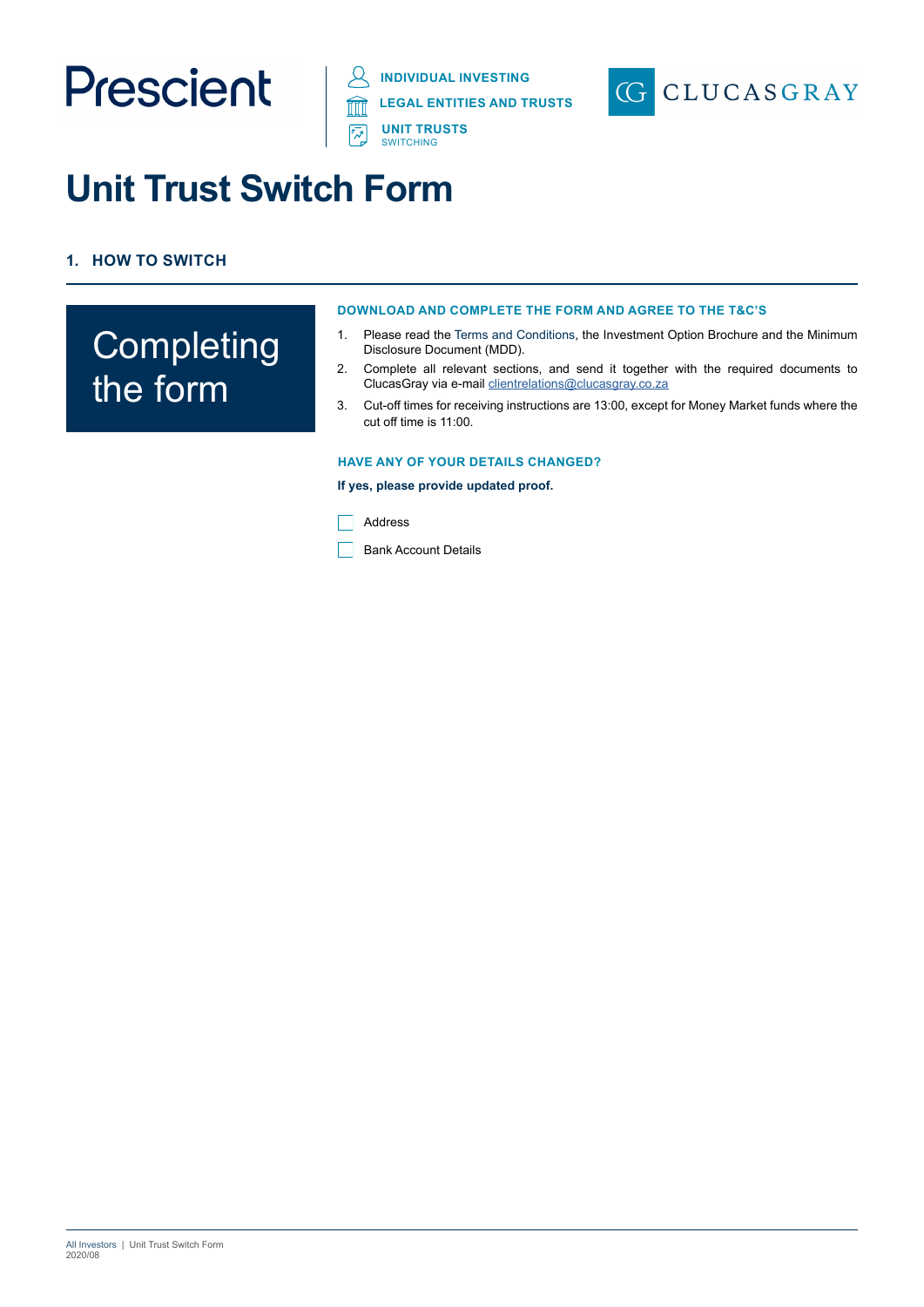





# **Unit Trust Switch Form**

# **2. INVESTOR DETAILS**

| <b>Client Number</b>                      |  |
|-------------------------------------------|--|
| Names / Entity Name / Co. Registered Name |  |
| ID or Registered Number                   |  |

# **3. SWITCH OF UNIT TRUST FUNDS**

**Please select the appropriate fund and the number of units, or percentage or rand value to be switched.** 

| <b>From Unit Trust Fund Name</b> | <b>Units</b><br>or Amount<br>or Percentage | <b>To Unit Trust Fund Name</b> | <b>Annual Advisor</b><br><b>Fee</b><br>(Paid by the Investor<br>to the advisor by<br>sale of units) | Distributions*<br>(please tick) |            |
|----------------------------------|--------------------------------------------|--------------------------------|-----------------------------------------------------------------------------------------------------|---------------------------------|------------|
|                                  |                                            |                                |                                                                                                     | Re-<br>invest                   | Pay<br>out |
|                                  |                                            |                                | $\frac{9}{6}$                                                                                       |                                 |            |
|                                  |                                            |                                | %                                                                                                   |                                 |            |
|                                  |                                            |                                | $\frac{9}{6}$                                                                                       |                                 |            |
|                                  |                                            |                                | $\frac{9}{6}$                                                                                       |                                 |            |
|                                  |                                            |                                | $\frac{0}{0}$                                                                                       |                                 |            |

## **4. SPECIAL FEE INSTRUCTIONS**

**In the event that a special fee arrangement has been entered into with Prescient, please indicate such arrangement below.**

| <b>Unit Trust Portfolio</b> | <b>Fee Class</b> | <b>Agreed with</b> |
|-----------------------------|------------------|--------------------|
|                             |                  |                    |
|                             |                  |                    |

## **5. CHANGE OF DEBIT ORDER INSTRUCTIONS (IF APPLICABLE)**

#### **My debit order on this account is to:**

1. Remain unchanged for the fund from which I am switching (for partial switches)

**OR**

- 2. Be cancelled from
- 3. Be changed to the Fund into which I am switching Amount of new Debit Order R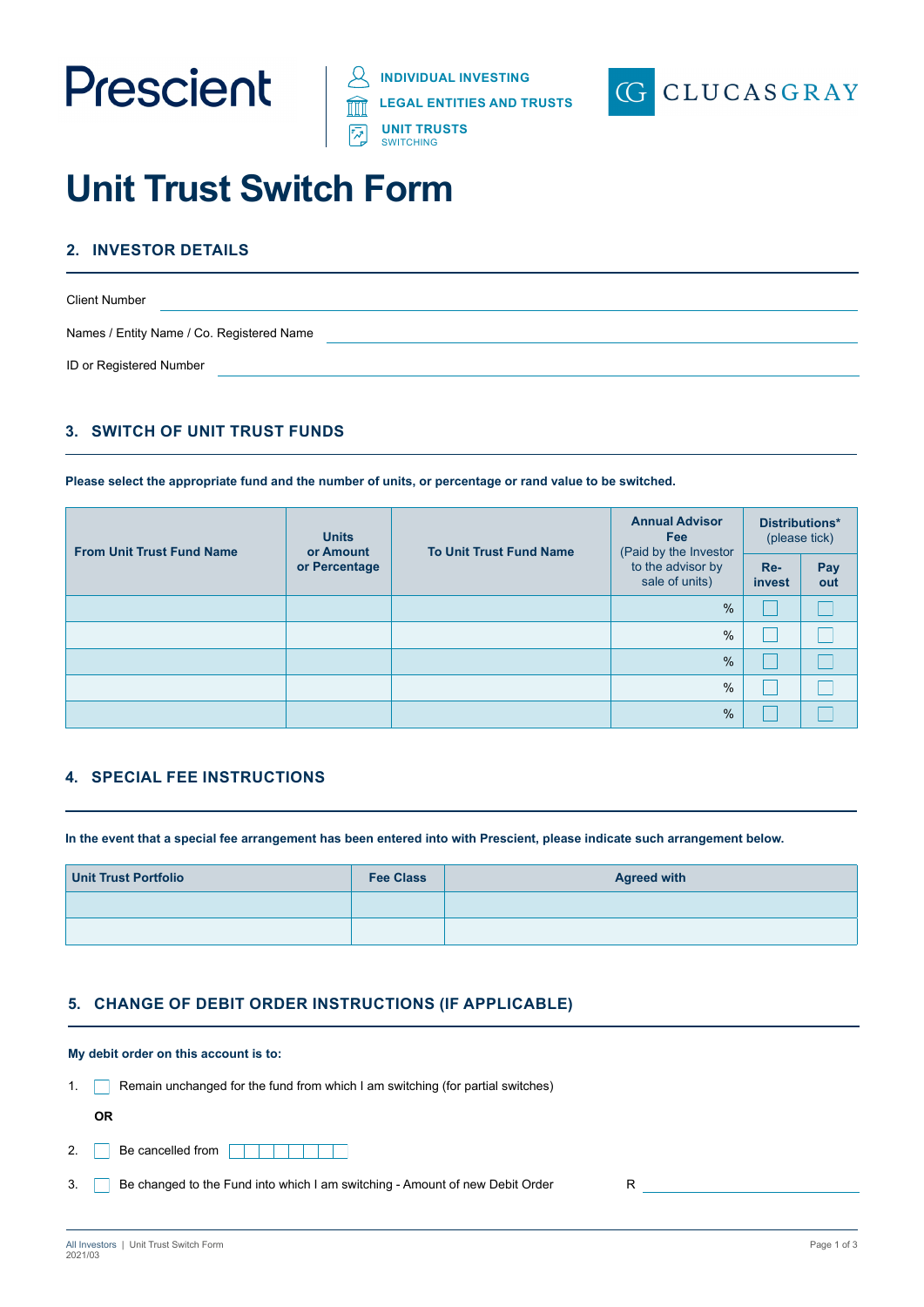

**UNIT TRUSTS SWITCHING** 



## **6. BANKING DETAILS OF INVESTOR (IF CHANGED)**

| <b>Name of Account Holder</b> |  |
|-------------------------------|--|
| <b>Bank</b>                   |  |
| <b>Branch Name</b>            |  |
| <b>Branch Code</b>            |  |
| <b>Account Number</b>         |  |
| <b>Account Type</b>           |  |

- Please provide Prescient with Proof of Bank Account Details
- The account holder must have a South African bank account.
- Debit orders and electronic collections will be deducted from this account.
- The onus is on the investor to inform Prescient of any changes to the bank account details.
- No payments will be made into third party bank accounts or credit cards. (i.e. payments will only be made to the bank account in the name of the registered investor).

# **AUTHORISATION AND DECLARATION**

I hereby acknowledge that the latest terms and conditions that are applicable to my original investment apply to this investment and that I have read the appropriate comprehensive fact sheet (Minimum Disclosure Document) information available on Prescient's website.

I consider myself or the entity to be, or to be associated with a Domestic Prominent Influential Person or a Foreign Prominent Public Official.

Yes  $\Box$  No  $\Box$ If Yes, please provide details: **Please note: It is the client's responsibility to disclose to Prescient should this status change** 

| Signed at                   | Date                        |
|-----------------------------|-----------------------------|
| Full name of signatory      | Capacity                    |
| <b>Authorised Signatory</b> | <b>Authorised Signatory</b> |

## **THANK YOU**

You have completed this application form. Please collate all your required FICA documentation to include in your submission.